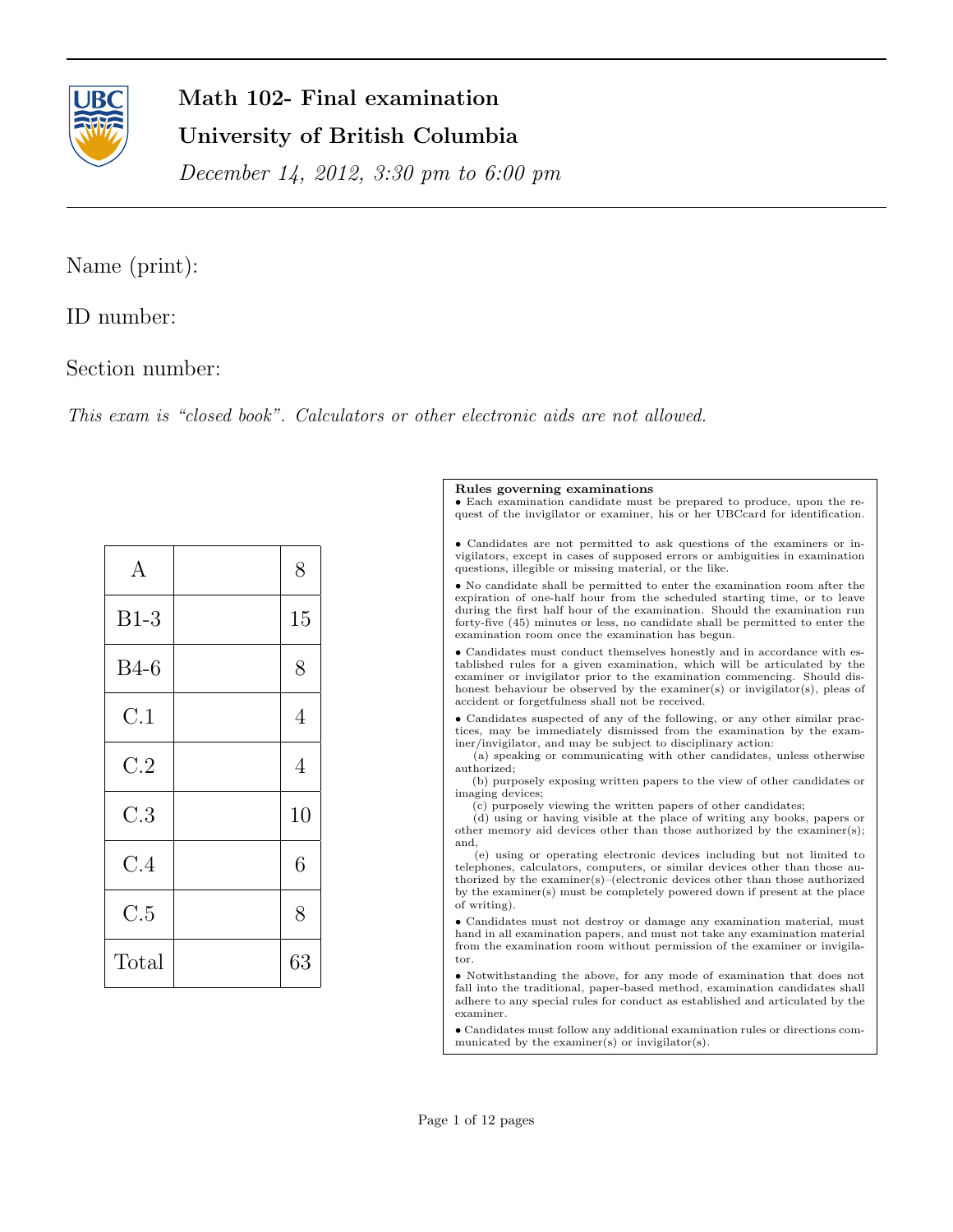### A. Multiple choice questions

Enter your choice for each multiple choice question in the box at the bottom of the page. There are two pages at the end of the exam that can be used for rough work. No partial marks will be given for this section.

A.1 [2 pts] The functions  $f(x) = x^2$  and  $g(x) = x^3$  are equal at  $x = 0$  and at  $x = 1$ . Between  $x = 0$ and  $x = 1$ , for what value of x are their graphs furthest apart?

(a) 
$$
x = 1/2
$$
, (b)  $x = 1/3$ , (c)  $x = 2/3$ , (d)  $x = 1/4$ , (e)  $x = 3/4$ .

A.2 [2 pts] To find a point  $(a, \cos(a))$  on the graph of  $y = \cos(x)$  whose tangent line goes through the origin, which of the following equations must you solve?

(a)  $\cot(a) = a$ , (b)  $\cot(a) = -a$ , (c)  $\tan(a) = a$ , (d)  $\tan(a) = -a$ .

A.3 [2 pts] Which of the following statements concerning the limit below is necessarily true?

$$
L = \lim_{x \to -\infty} \frac{x^n - 2x^3 + 2}{x^3 + 4}
$$

(a) If  $n < 3$  then  $L = 0$ . (b) If  $n = 3$  then  $L = -2$ . (c) If  $n > 3$  and n is odd then  $L = -\infty$ . (d) If  $n > 3$  and n is even then  $L = -\infty$ .

A.4 [2 pts] The transmembrane potential in a neuron is well-described by the equation

$$
\frac{dv}{dt} = -v^3 + 20v^2 + 3500v.
$$

If the transmembrane potential starts at  $v(0) = 10$ , what value  $(v_{\infty})$  does it approach as  $t \to \infty$ ?

(a) 
$$
v_{\infty} = -70
$$
, (b)  $v_{\infty} = -50$ , (c)  $v_{\infty} = 0$ , (d)  $v_{\infty} = 50$ , (e)  $v_{\infty} = 70$ .

| $\bigcirc$ A.1 | Q A.2 | Q A.3 | $Q$ A.4 |
|----------------|-------|-------|---------|
|                |       |       |         |
|                |       |       |         |
|                |       |       |         |

Answers: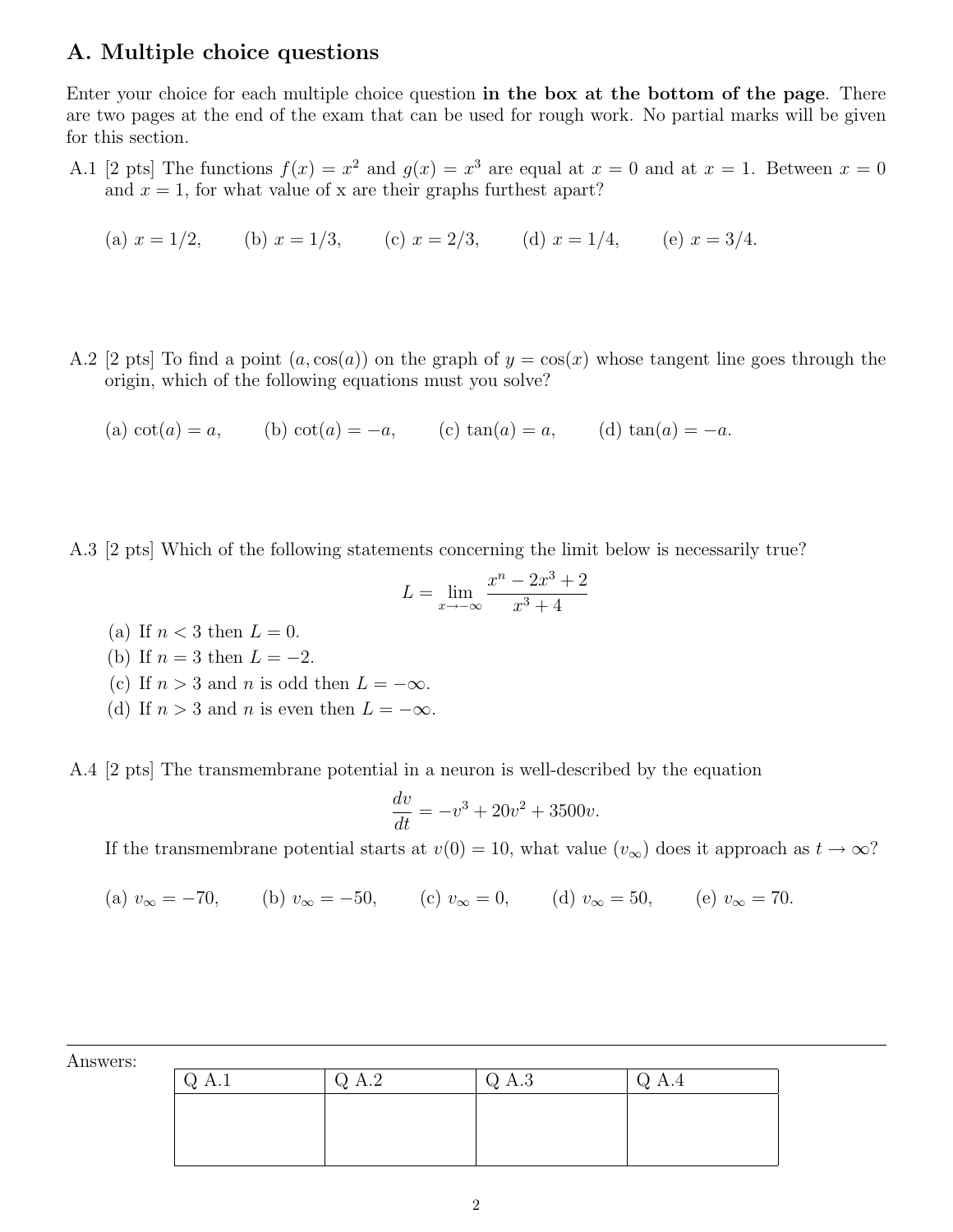#### B. Short answer and fill-in-the-box questions

A correct answer in a box will get full points. Partial marks may be given if you show your work.

B.1 [4 pts] For the following questions, refer to the slope fields in the figure below. Match the plots below with the differential equations by filling in the box with A, B, C, D, or NOT (for "None Of These").





t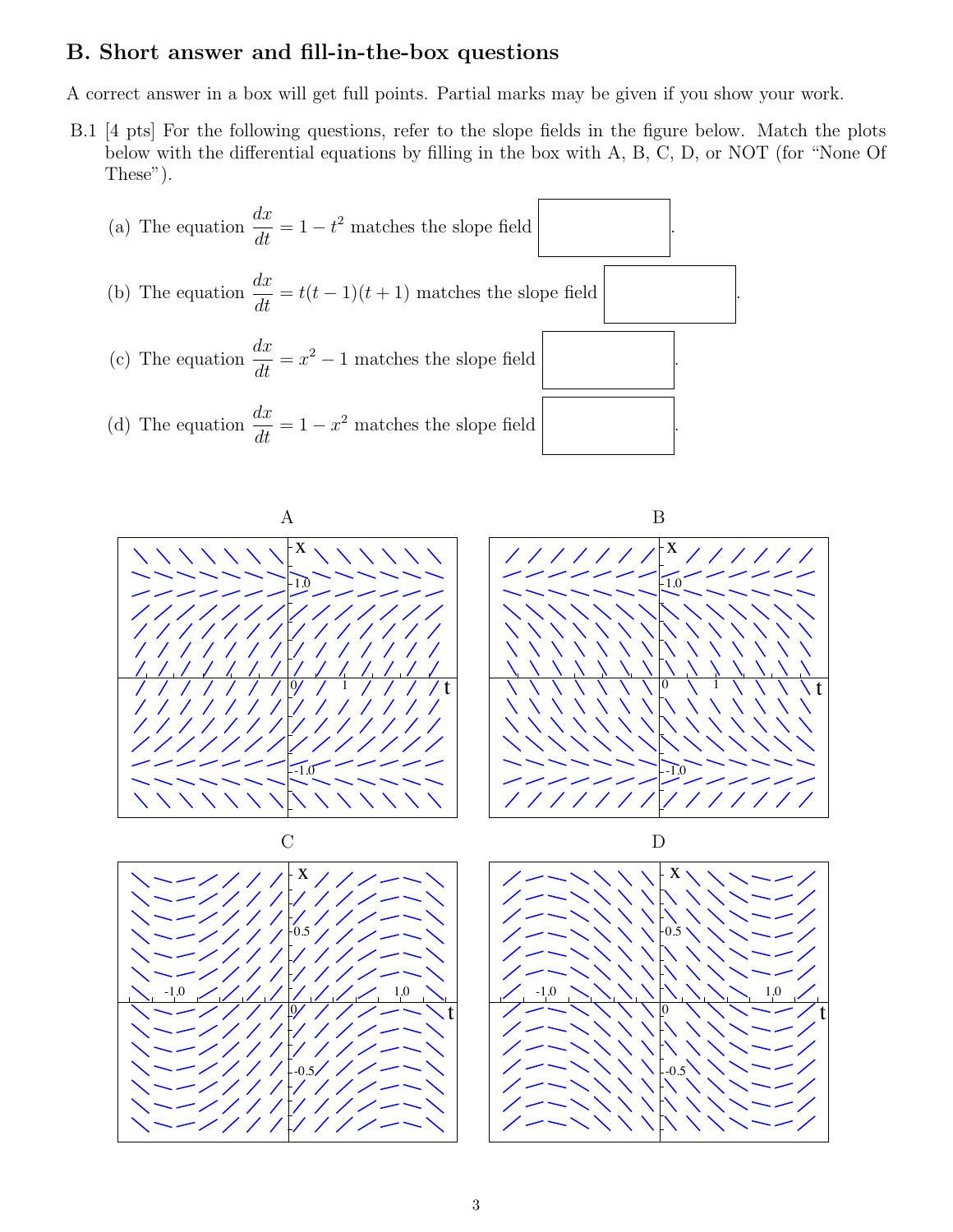#### B.2 [8 pts] Consider the function

$$
f(x) = \frac{x}{x^2 + 1}
$$

defined on the whole real line.



In each empty cell of the tables below, enter  $a + or - to$  indicate the sign of f, f' and f'' as appropriate.

|      | $(-\infty,0)$ | $\mid (0,\infty)$ |
|------|---------------|-------------------|
| f(x) |               |                   |
|      |               |                   |

| $(-\infty,c_1)   c_1   (c_1,c_2)   c_2   (c_2,\infty)$ |  |  |
|--------------------------------------------------------|--|--|
|                                                        |  |  |
|                                                        |  |  |

|                              | $(-\infty, r_1)$ | $r_1$   $(r_1, r_2)$   $r_2$   $(r_2, r_3)$ |  | $r_3$ | $(r_3,\infty)$ |
|------------------------------|------------------|---------------------------------------------|--|-------|----------------|
| f''(r)<br>$\cdot$ $\omega$ . |                  |                                             |  |       |                |
|                              |                  |                                             |  |       |                |

B.3 [3 pts] A researcher measures the length of 16 adult wombats and finds a sample mean of 57 cm and a sample standard deviation of 12 cm. The standard error of the mean is estimated to be 3 cm. If she plans to carry out measurements on 100 more wombats, the following can be expected (place an X in exactly one column for each row):

|                                     | decrease. I stay roughly the same. | increase. |
|-------------------------------------|------------------------------------|-----------|
| The sample mean will                |                                    |           |
| The sample maximum will             |                                    |           |
| The standard error of the mean will |                                    |           |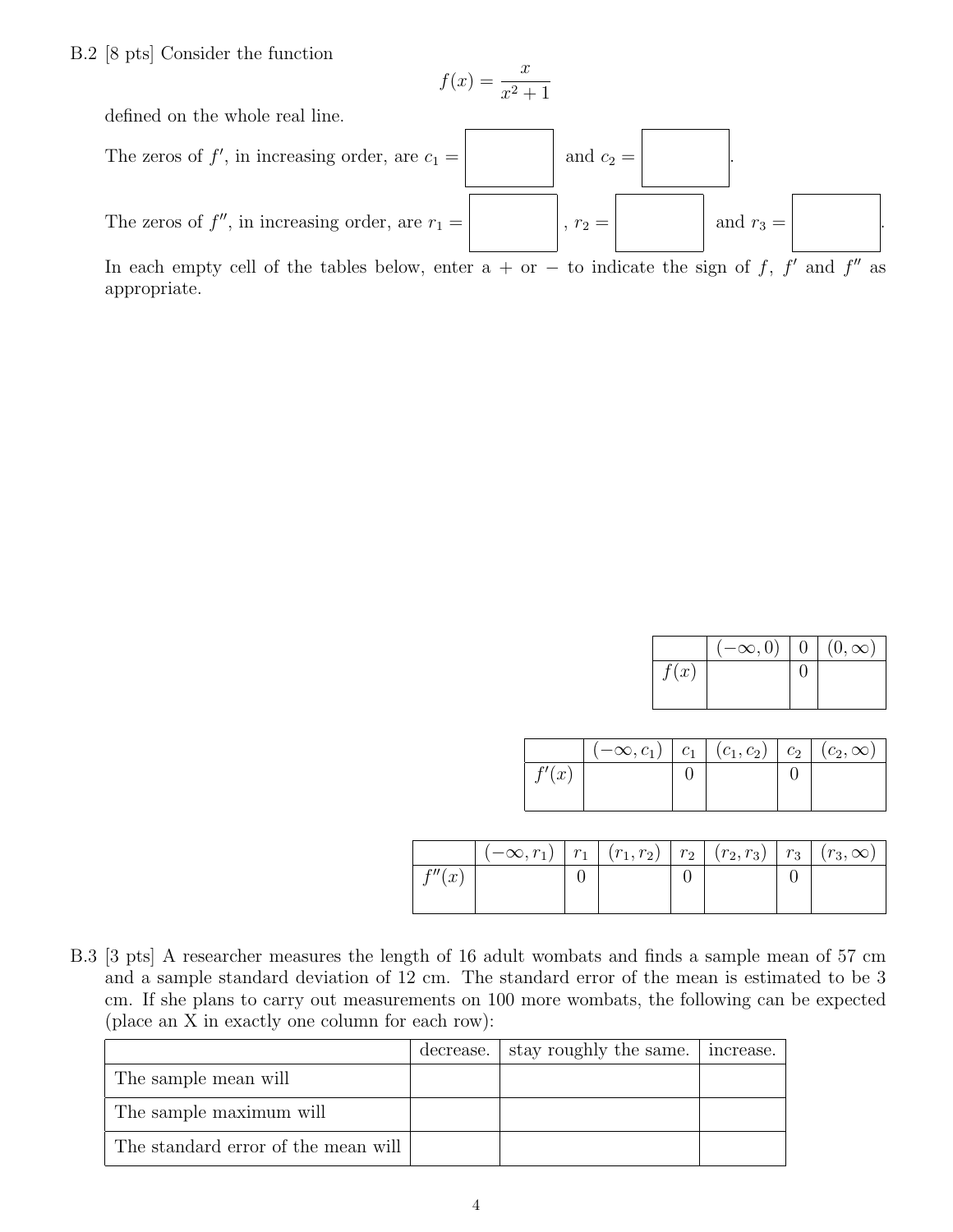B.4 [2 pts] A car sales person works on commission and gets paid \$2,000 for every car sold. In any month, there is a 0.7 probability of selling exactly one car, a 0.2 probability of selling exactly two cars and a 0.1 probability of selling exactly three cars. Nobody has ever sold more than 3 cars in a month. He gets a bonus of \$1000 if he sells three cars in a single month. What is the sales person's expected monthly income?



B.5 [3 pts] In the Chernobyl reactor explosion, which occurred on April 26, 1986, substantial amounts of the isotope strontium-90 ( $^{90}Sr$ ) contaminated the area around the nuclear plant.  $^{90}Sr$  decays at a rate proportional to its quantity.  $^{90}Sr$  has a half-life of 29 years; that is, it takes 29 years for a quantity of <sup>90</sup>Sr to decrease by half. What is the proportion of <sup>90</sup>Sr originally released which remain on April 26, 2012?

Proportion of original amount remaining on April  $26, 2012 =$ 



B.6 [3 pts] There are six neurons connected to a muscle. If four or more of the neurons fire at the same time, the muscle contracts. In any millisecond, each neuron has a 0.3 probability of firing. What is the probability that the muscle contracts in any particular millisecond? You don't have to simplify your answer.

 $Prob(muscle contrast) =$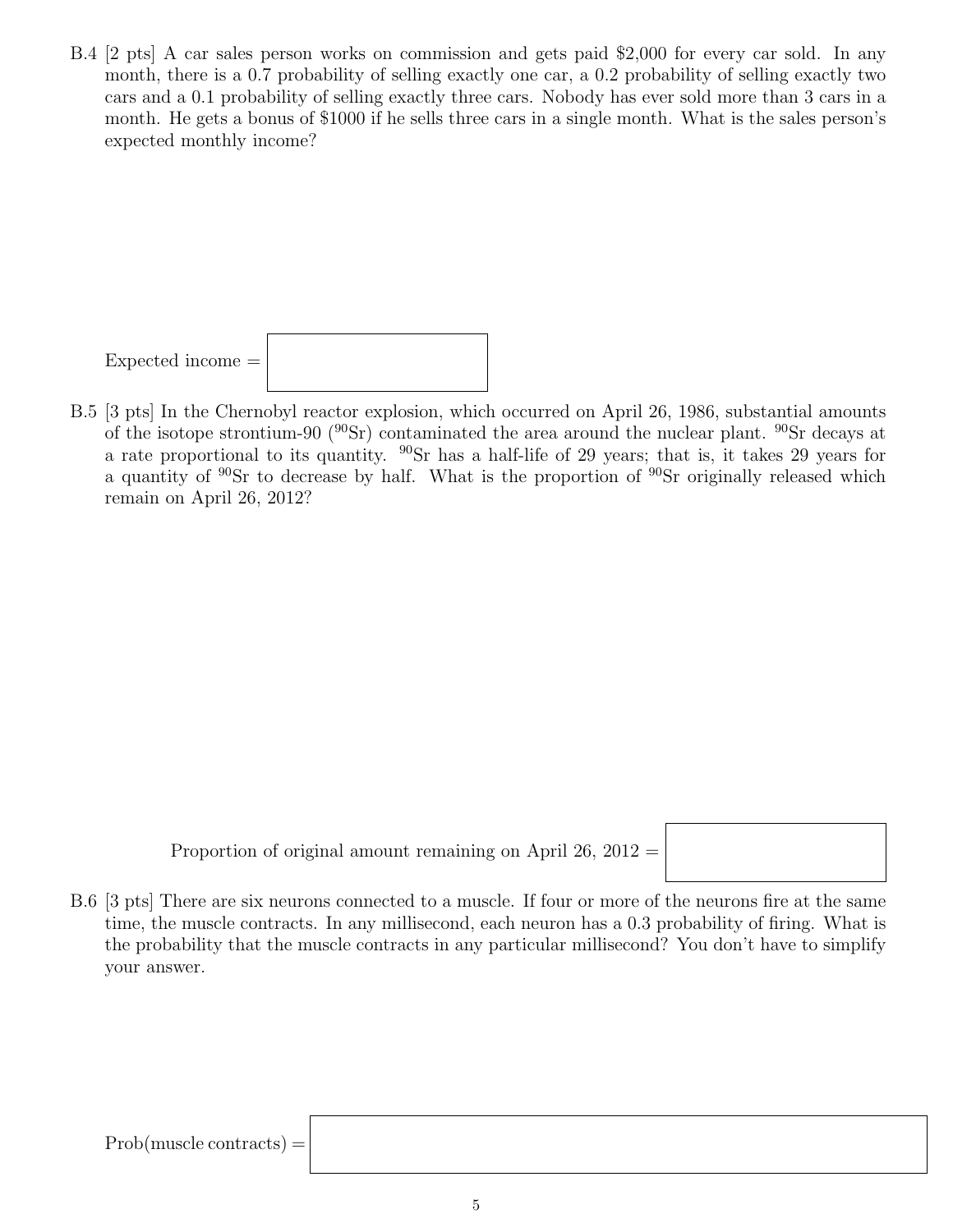#### C. Long Answer Problems

C.1 [4 pts] Suppose  $f(x)$  satisfies the equation  $\ln(f(x)) = x \ln x$ . Express  $f'(x)$  in terms of x only (i.e. do not leave  $f(x)$  in the expression).

C.2 [4 pts] Use the definition of the derivative to calculate the derivative of  $g(x) = \sqrt{x}$ . The following might be a useful fact in simplifying the limit:  $(\sqrt{a} - \sqrt{b})(\sqrt{a} + \sqrt{b}) = a - b$ .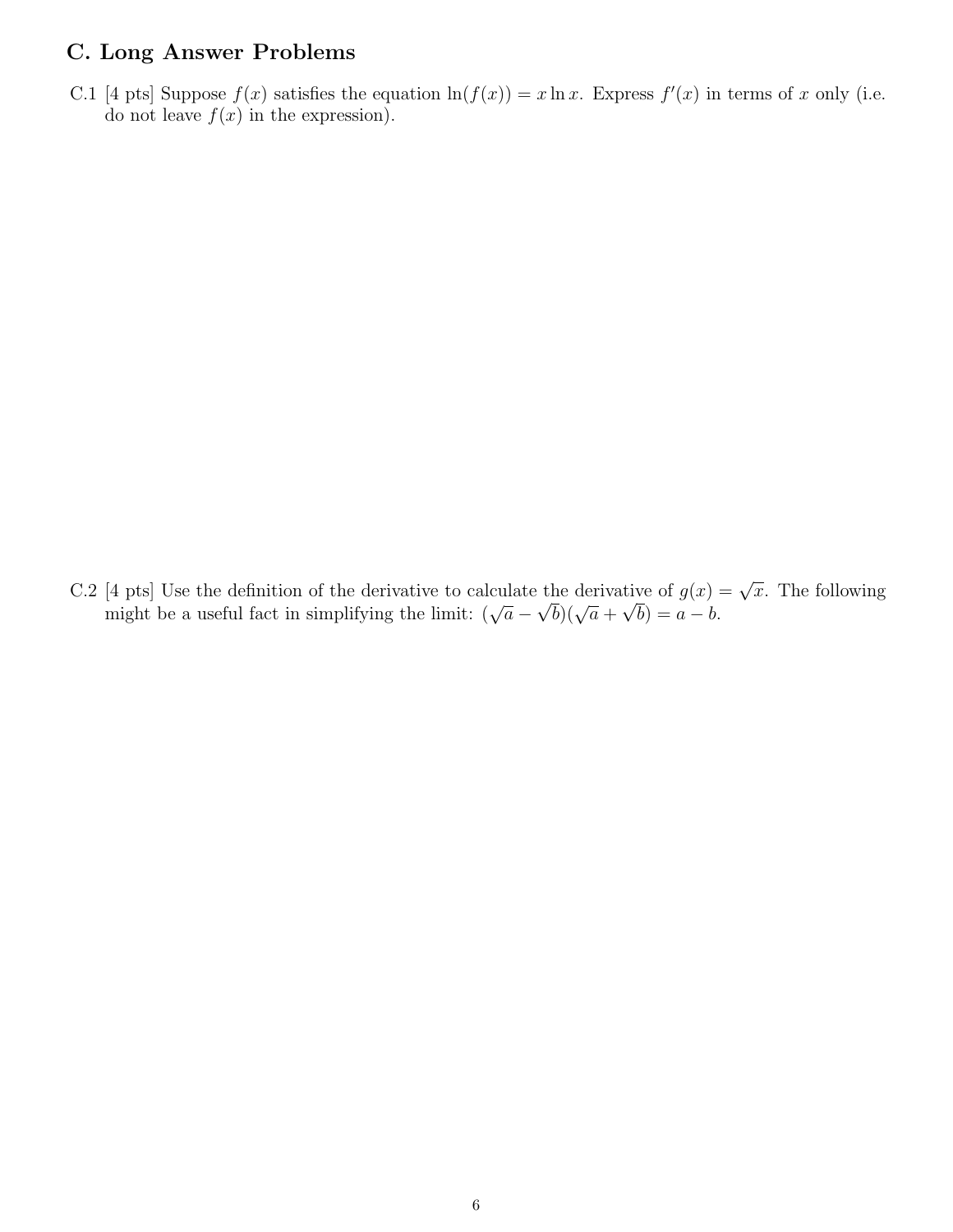- C.3 [10 pts] This question is about approximating the value of  $b =$ √ 48.
	- (a) Between which two successive integers does b lie?



(b) Use a linear approximation to estimate b. Is your estimate larger or smaller than the actual value? Justify your claim.

(c) Determine an appropriate function that has a zero at b and apply one iteration of Newton's method (i.e. find  $x_1$ ) to estimate b starting with an initial guess  $x_0$  that is the nearest integer to the actual value.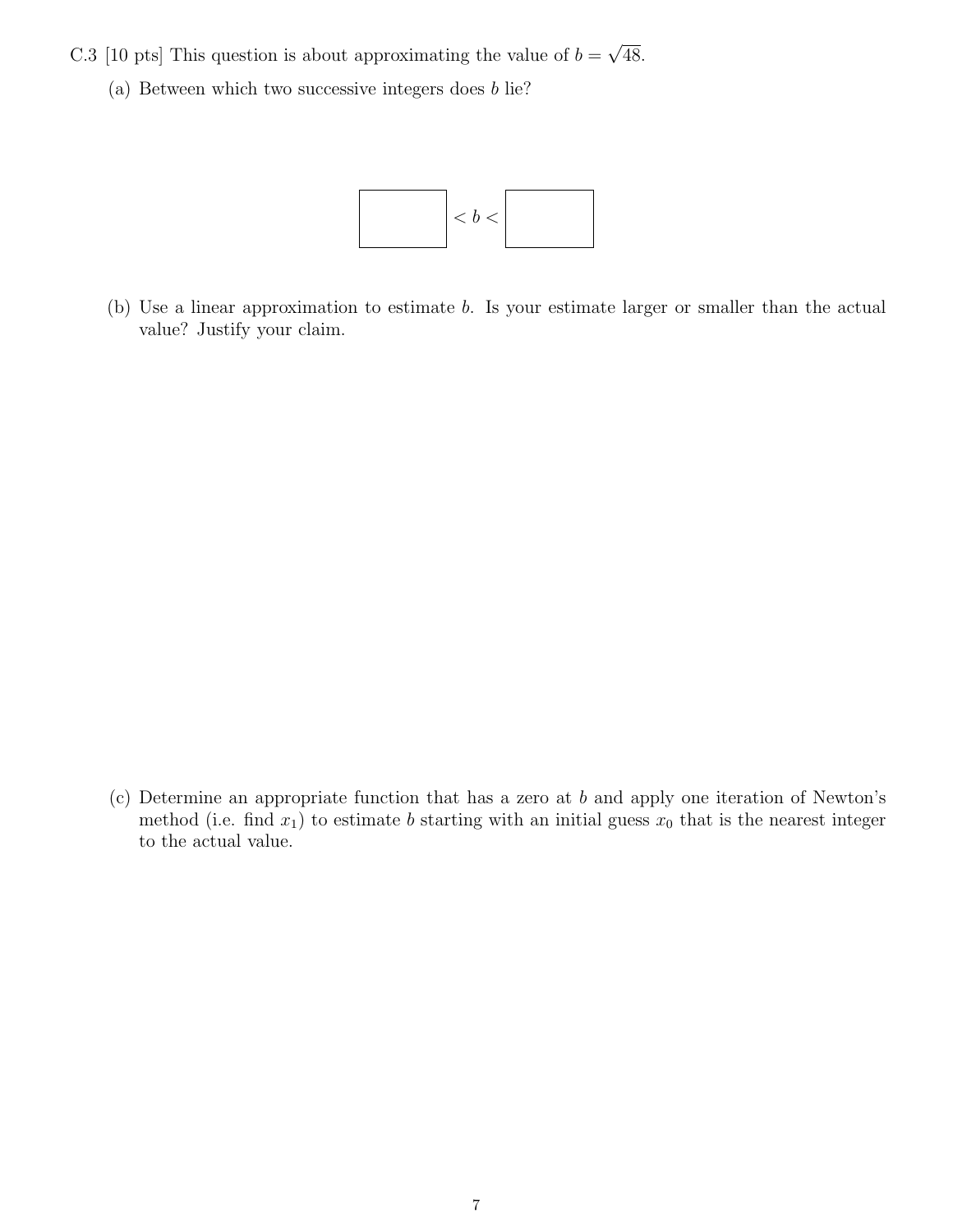- C.4 [6 pts] Dead leaves accumulate on the ground in a forest at a rate of 5 grams per square centimeter per year. At the same time, these leaves decompose at a continuous rate of 50 percent per year.
	- (a) Write a differential equation for the total mass  $Q(t)$  of dead leaves (per square centimeter) at time t.

 $dQ$  $\frac{d\mathbf{d}t}{dt}$  = .

(b) What is the steady state mass of leaves per square centimeter?

 $Q_{ss} =$  grams per square cm.

(c) Sketch the graph of the solution to your differential equation showing that the mass of dead leaves tends toward a steady state assuming that initially  $(t = 0)$  there are no leaves on the ground.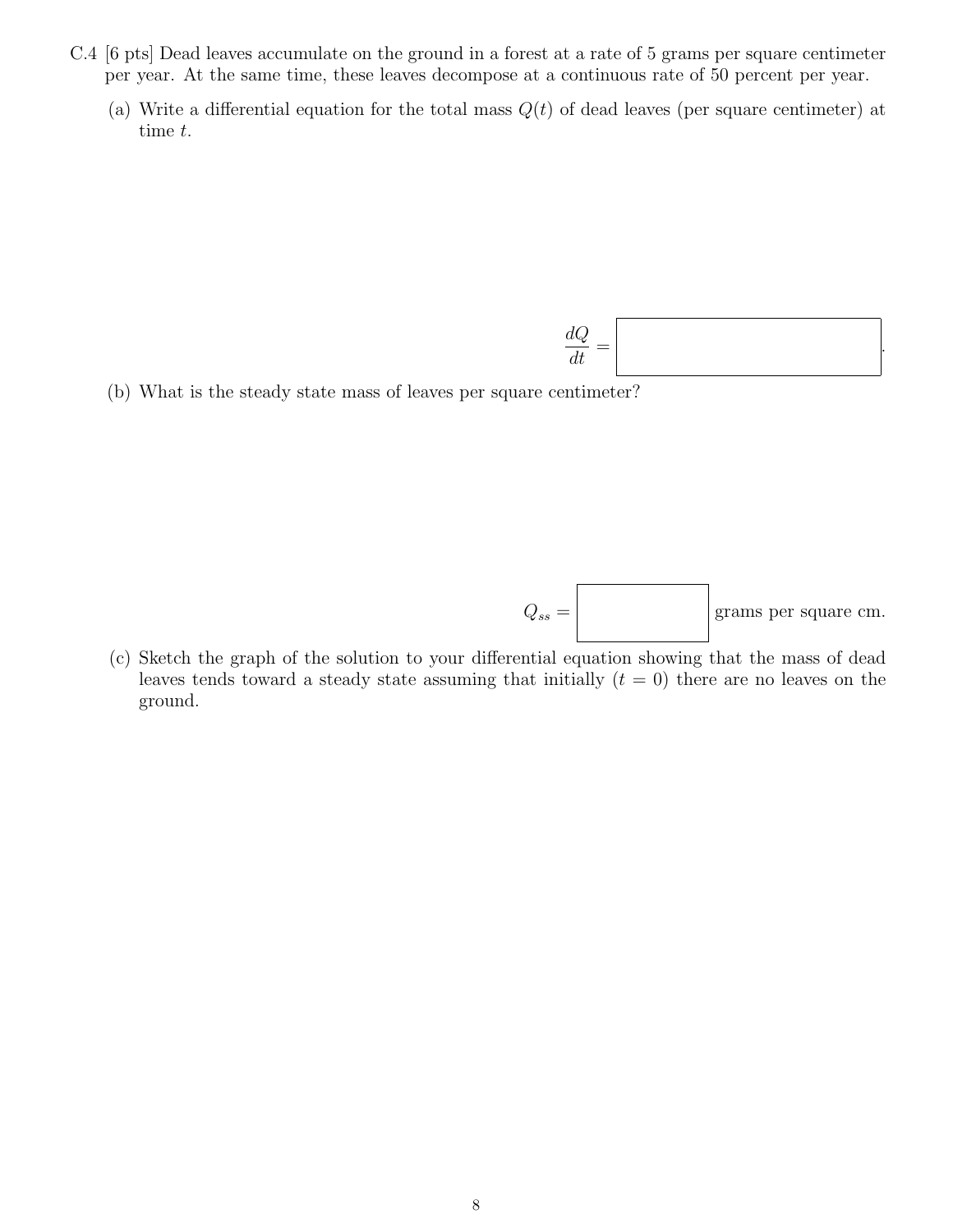Choose ONE of the next two problems. Only one of them will be marked. Indicate which one should be marked by placing an X in the box next to the question to be marked.

C.5.1 [8 pts] A hot air balloon with a basket hanging below it is released from the ground and rises straight up at a speed of 5 meters per second. At the moment the balloon is released, a girl is 29 meters from the point on the ground directly below the balloon and is riding her bicycle toward the ballon at a speed of 2 meters per second. From the perspective of the girl, at what time  $t$  is the angle between the ground and the basket hanging below the balloon changing most quickly?



 $t =$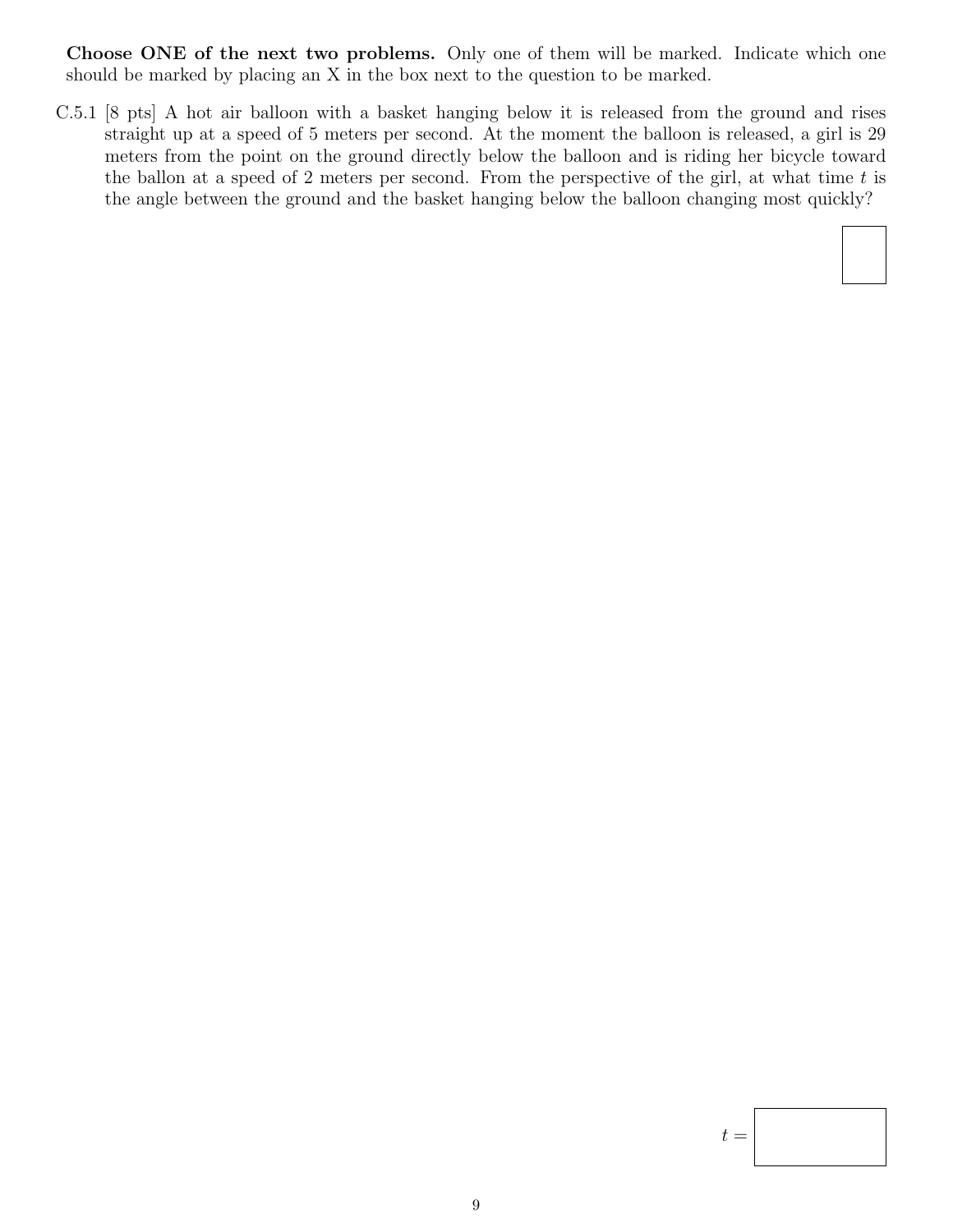C.5.2 [8 pts] An architect is designing a house in the form of a cylinder covered by a roof in the shape of half a sphere (extending above the cylinder). Suppose the material used to build the cylindrical wall is half the price of the material that is used to build the roof per unit area. If the total volume of the house is fixed, what ratio between the height of the wall and the radius of the roof will minimize the cost?

Minimizing ratio: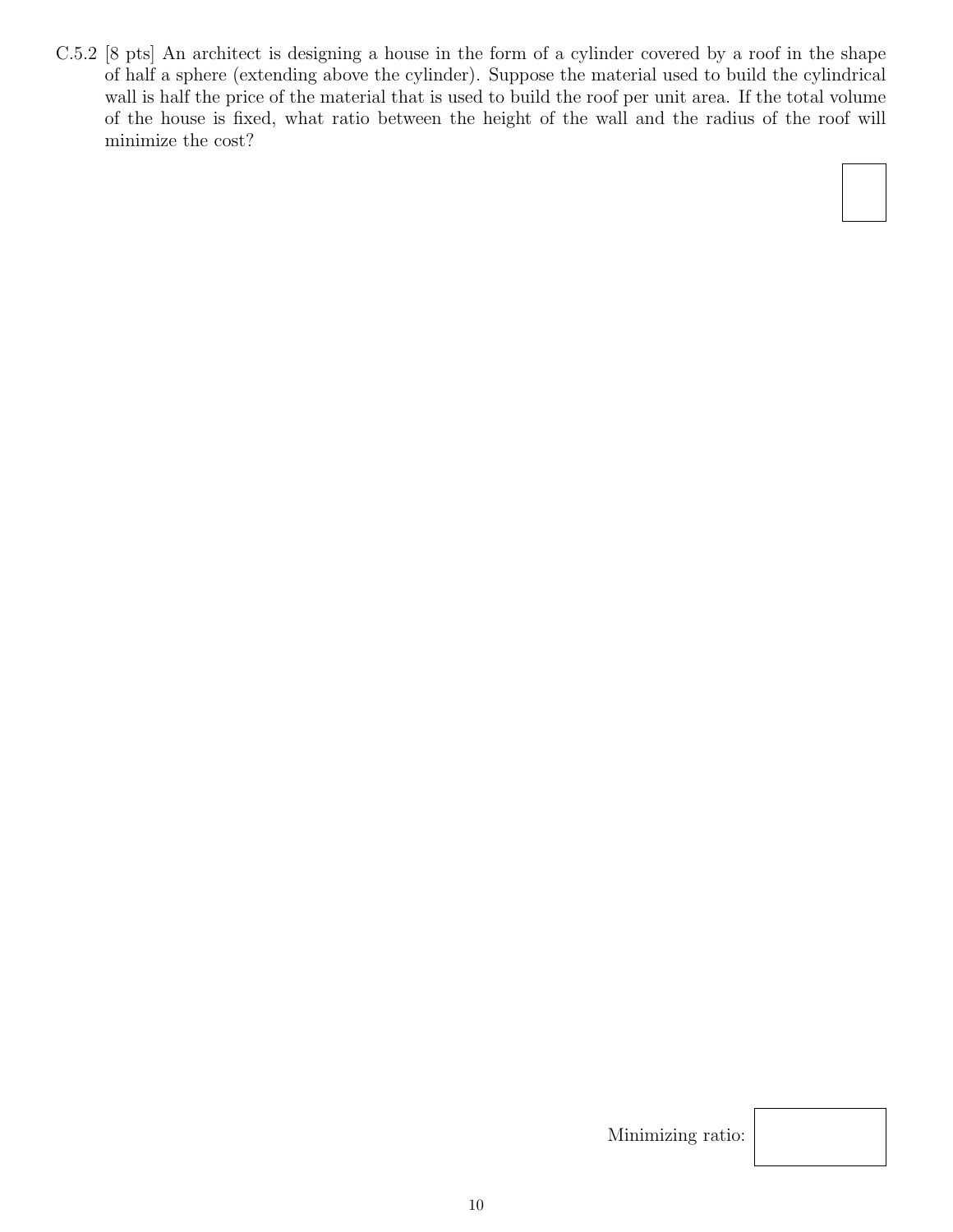This page and the following one are for rough work. If you fill up the space available for a B or C question, you can continue here but state clearly on the page where the question is asked that there is work here to be marked. This page will not be looked at unless you indicate that it should be.